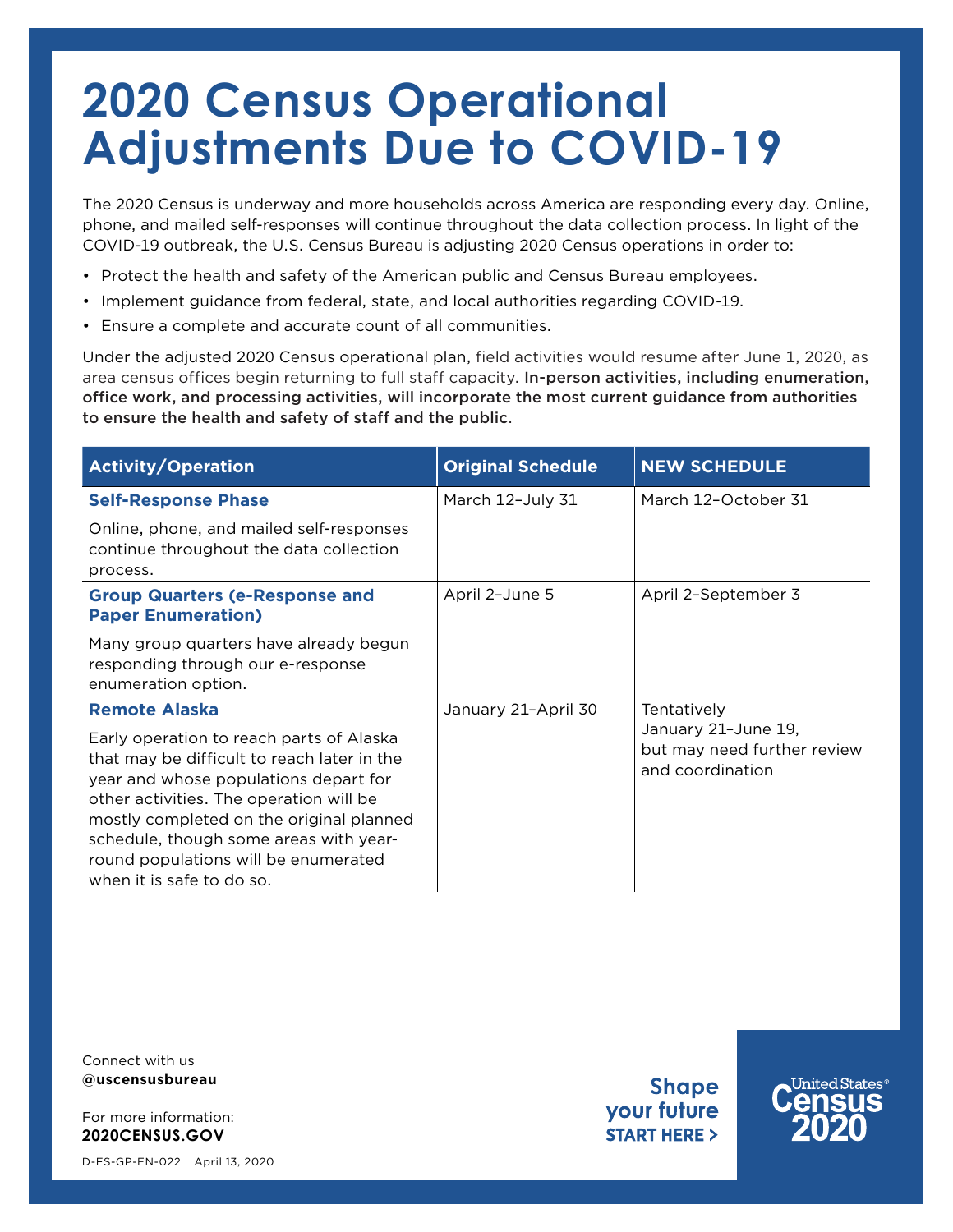| <b>Activity/Operation</b>                                                                                                                                          | <b>Original Schedule</b> | <b>NEW SCHEDULE</b>                                                                 |
|--------------------------------------------------------------------------------------------------------------------------------------------------------------------|--------------------------|-------------------------------------------------------------------------------------|
| <b>Field Offices at Peak Operations</b><br>Managers and staff commence                                                                                             | March 1                  | June 1                                                                              |
| administrative, training, deployment, and<br>support activities for peak data collection<br>operations. This includes selecting and<br>hiring field staff.         |                          |                                                                                     |
| <b>Update Leave-Stateside</b>                                                                                                                                      | March 15-April 17        | June 13 -July 9                                                                     |
| Census takers drop off invitations to<br>respond and paper questionnaires at<br>the front doors of 5 million households<br>stateside while updating the addresses. |                          |                                                                                     |
| <b>Update Leave-Puerto Rico</b>                                                                                                                                    | March 15-April 17        | Needs further review and<br>coordination with outside<br>partners and stakeholders. |
| Update Leave Operation for the<br>Commonwealth of Puerto Rico,<br>approximately 1.7 million households, will<br>be coordinated separately.                         |                          |                                                                                     |
| <b>Update Enumerate</b>                                                                                                                                            | March 16-April 30        | June 14-July 29                                                                     |
| Census takers interview about 2,000<br>households in remote parts of northern<br>Maine and southeast Alaska.                                                       |                          |                                                                                     |
| <b>Nonresponse Followup (NRFU)</b>                                                                                                                                 | May 13-July 31           | August 11-October 31                                                                |
| Census takers will interview households in<br>person.                                                                                                              |                          |                                                                                     |
| <b>In-Person Group Quarters Enumeration</b>                                                                                                                        | April 2-June 5           | July 1- September 3                                                                 |
| Group quarters that remain a part of our<br>in-person group quarters enumeration<br>efforts will begin in July.                                                    |                          |                                                                                     |
| <b>Service Based Enumeration</b>                                                                                                                                   | March 30-April 1         | Needs further review and<br>coordination with outside<br>partners and stakeholders. |
| We're working with service providers at<br>soup kitchens, shelters, and regularly<br>scheduled food vans to count the people<br>they serve.                        |                          |                                                                                     |
| <b>Mobile Questionnaire Assistance</b>                                                                                                                             | March 30-July 31         | Needs further review and<br>coordination with outside<br>partners and stakeholders. |
| Census Bureau staff assists people with<br>responding online at places people gather<br>(events, grocery stores, etc.).                                            |                          |                                                                                     |

Shape<br>your future **START HERE >**